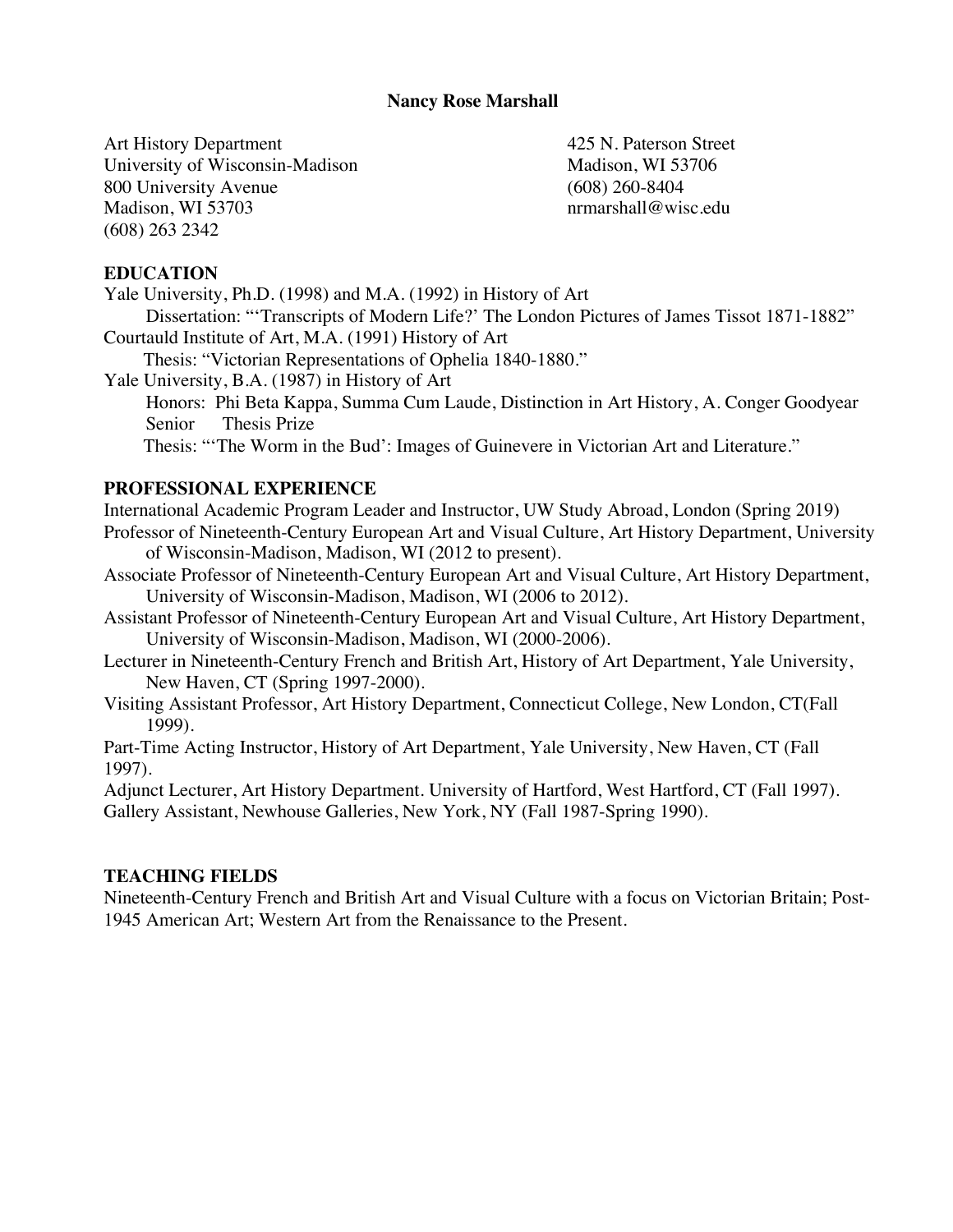#### **PUBLICATIONS Books and Catalogues**

*Victorian Science and Imagery: The Evolution of Form in Nineteenth Century Visual Culture.* Edited collection, with contributions by Rebecca DeLue, Carey Gibbons, Barbara Larson, Keren Hammerschlag, Nancy Rose Marshall, Caitlin Silberman, Naomi Slipp, and Alison Syme. Pittsburgh University Press, 2021.

*City of Gold and Mud: Painting Victorian London.* Paul Mellon Centre for Studies in British Art. London and New Haven: Yale University Press, April 2012. *Short-listed for the 2013 Historians of British Art Book Prize for the 19th Century Contemporary Category*

Reviewed: Barringer, Tim. "*City of Gold and Mud: Painting Victorian London*, *N. Marshall*" *Burlington Magazine* (April 2013): 266.

Eyman, Scott. "Victorian London: Revisited in Art," *Palm Beach Post* (Aug. 2012), *PB Pulse.* http://www.pbpulse.com/news/entertainment/victorian-london-revisited-in-art/nRDf2/ Guilding, Ruth. "*City of Gold and Mud: Painting Victorian London*." *World* **of** *Interiors* Vol. 32 Issue 4 (Apr. 2012): 66.

Hardy, Pat. "A Tale of Two Cities." *Apollo: The International Magazine for Collectors* Vol. 175 Issue 599 (June 2012): 120-121.

Marks, Thomas. "Victorians Revisited." *Art Newspaper* (December 2012): 53.

Nead, Lynda. "London: Modern City," *Oxford Art Journal* (2013): 143-145.

Stirton, P A. "*City of Gold and Mud: Painting Victorian London*," *Choice* 50.3 (Nov. 2012): 468.

*James Tissot*: *Victorian Life / Modern Love.* Exhibition catalogue. Introduction by Malcolm Warner. New Haven: Yale Center for British Art, 1999.

Reviewed: Anonymous. "*James Tissot: Victorian Life/Modern Love." The Virginia Quarterly Review* 76.2 (Spring 2000): 58.

Bolus-Reichert, Christine. "*James Tissot: Victorian Life/ Modern Love / Seductive Surfaces: The Art of Tissot* ." *Victorian Studies* Vol. 46 Issue 1. (Autumn 2003): 124.

Casteras, Susan P. "*Seductive Surfaces: The Art of Tissot* by Katharine Lochnan; *James Tissot: Victorian Life/Modern Love* by Nancy Rose Marshall; Malcolm Warner; *The Holland Park Circle: Artists and Victorian Society* by Caroline Dakers" Albion: A Quarterly Journal Concerned with British Studies Vol. 33, No. 1 (Spring, 2001): 139-141.

Hirshler, E E. "*James Tissot: Victorian Life/Modern Love." Choice* 37.7 (Mar 2000): 1288-1289. Leribault, Christophe. "Lochnan, ed., *Seductive Surfaces: The Art of Tissot; James Tissot:* 

*Victorian Life/ Modern Love." CAA Reviews Online* (March 2002-May 2003*)*

http://www.caareviews.org/reviews/130

Rosenfeld, Jason. "After the Pre-Raphaelites." *Journal of Victorian Culture* Vol. 6 Issue 2 (Autumn 2001): 349.

Rothenberg, Sandra. "*James Tissot: Victorian Life/Modern Love / Seductive Surfaces:* The Art of Tissot." *Library Journal* 124.20 (Dec. 1999): 124.

Williams, Adelia V. "*James Tissot: Victorian Life/Modern Love* by Nancy Rose Marshall; Warner Malcolm." *The French Revie*w Vol. 74, No. 5 (Apr., 2001): 1030-31.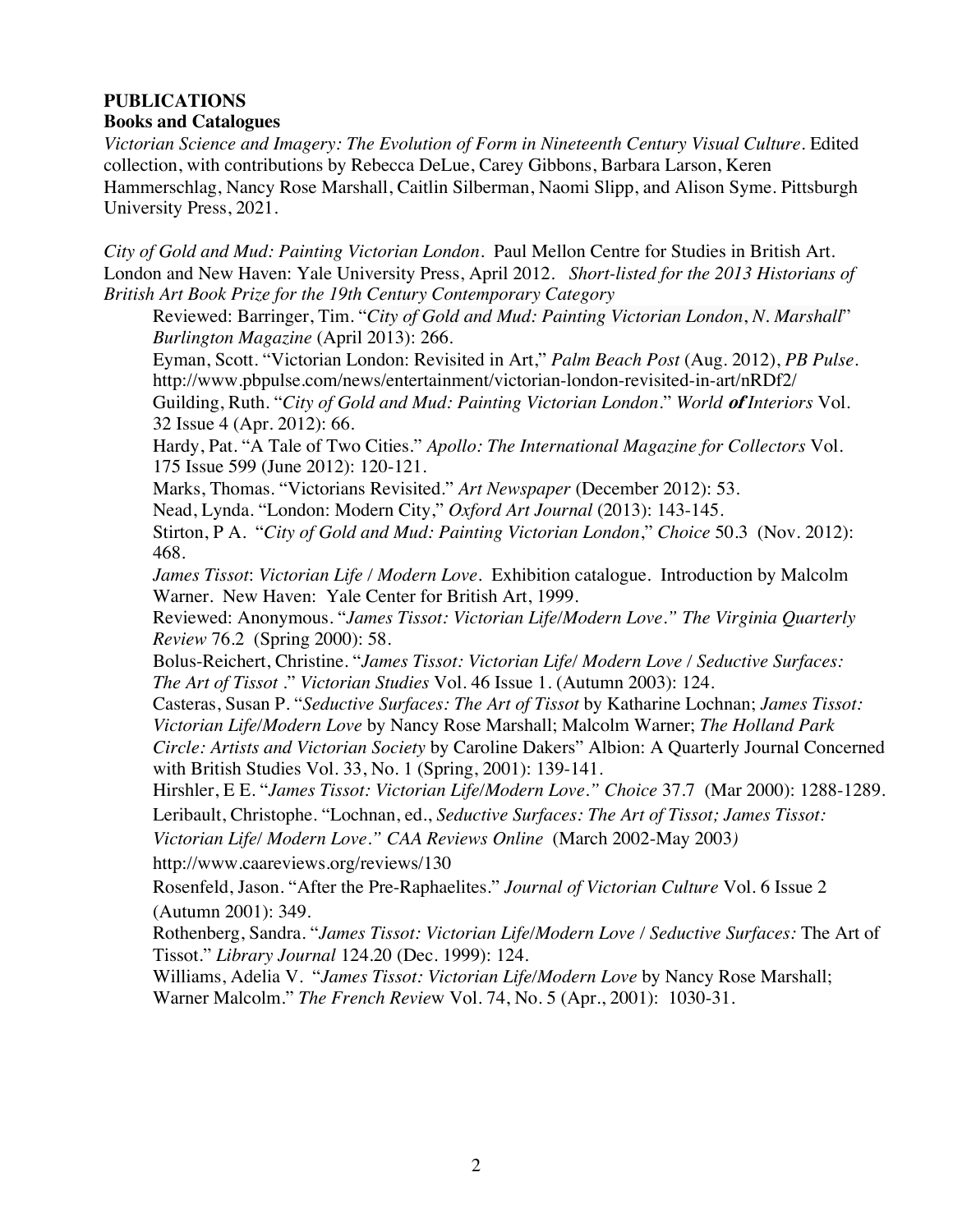#### **Books and Catalogues in Preparation**

- "SOUL/BODY: Dante Gabriel Rossetti, Pre-Raphaelitism, and the Victorian Animate Corpse." In preparation for Paul Mellon Centre, London. Publication goal 2021 to complement Rossetti Show at Tate Britain, London.
- "'Ashes and Sparks': Britons on Fire in the Nineteenth Century." Book project. 2/3 of ms. completed in talk, article, and draft form.

#### **Articles**

- "Introduction" and "A Haunting Picture: John Everett Millais' *Speak! Speak!* in Light of Psychology and Chemistry." In Nancy Rose Marshall, ed. *Victorian Science and Imagery: The Evolution of Form in Nineteenth Century Visual Culture*. Pittsburgh Univ. Press, 2021.
- "In Flaming Fire Shall Pass Away": Victorian Imag(in)ing of the Pagan Pyre." *19: Interdisciplinary Studies in the Long Nineteenth-Century* (December 2017). https://www.19.bbk.ac.uk/articles/10.16995/ntn.795/: 20 ms. pp.
- '"Startling; Nay, Almost Repulsive": Light Effects and Nascent Sensation in John Everett Millais' *The Rescue.*'" *Journal of Victorian Culture* 21.4 (December 2016).
- "'A Fully Consummated Sacrifice Upon her Altar': Victorian Cremation as Metamorphosis*." Victorian Studies* 56:3 (Fall 2014): 458-469.
- "'A Strongly Shaded Picture': Representations of Othello and Desdemona in Victorian Visual Culture." In *Transculturation in British Art 1770-1930.* Edited by Julie Codell. Farnham, Surrey and Burlington, VT: Ashgate Press, June 2012. 73-92.
- "James Tissot's 'Colored Photographs of Vulgar Society.'" In *Victorian Vulgarities*. Edited by Susan David Bernstein and Elsie B. Michie. London: Ashgate Press, 2009. 201-222.
- "Family Affair: Realism, Detection and the Family in William Powell Frith's *The Railway Station* of 1862*." British Art Journal* (Summer 2007): 24-45.
- "'A Dim World, Where Monsters Dwell': The Sydenham Crystal Palace Dinosaur Park." *Victorian Studies*. 49:2 (Winter 2007): 286-301.
- "Illuminated by the Afterglow: William Holman Hunt's *London Bridge*." *Art History* 29: 5 (November 2006): 827-859.
- "Image or Identity: James Tissot's Images of Kathleen Newton." In *Seductive Surfaces: The Art of Tissot*. Edited by Katharine Lochnan. London: Paul Mellon Centre and Yale University Press, 1999. 23-52.

#### **Articles in Preparation**

- "'The River Seemed Almost Turned to Blood': The Tooley-Street Fire*.*" In "Thames River Works: Art, Industry, and Environment," Special Issue of *British Art Studies*, Forthcoming November 2021.
- "'A Note of Defiance to the Universe:' Rossetti's Hum and Despising Music in Aesthetic London." Article revised and resubmitted to *British Art Studies*, Feb. 2021. 28 ms. pp.

#### **Commissioned Catalogue Contributions**

- "James Tissot and Genre." In Melissa E. Buron and Jan Dirk Baetens, *James Tissot*. New York: Prestel Verlag GmbH & Company KG, 2019. Musée D'Orsay and Fine Arts Museums of San Francisco.
- "James Tissot," "Seymour Haden," and "William Hogarth." *Sheldon Museum: Catalogue of Works on Paper.* Lincoln: Sheldon Museum of Art Catalogues and Publications, 2014.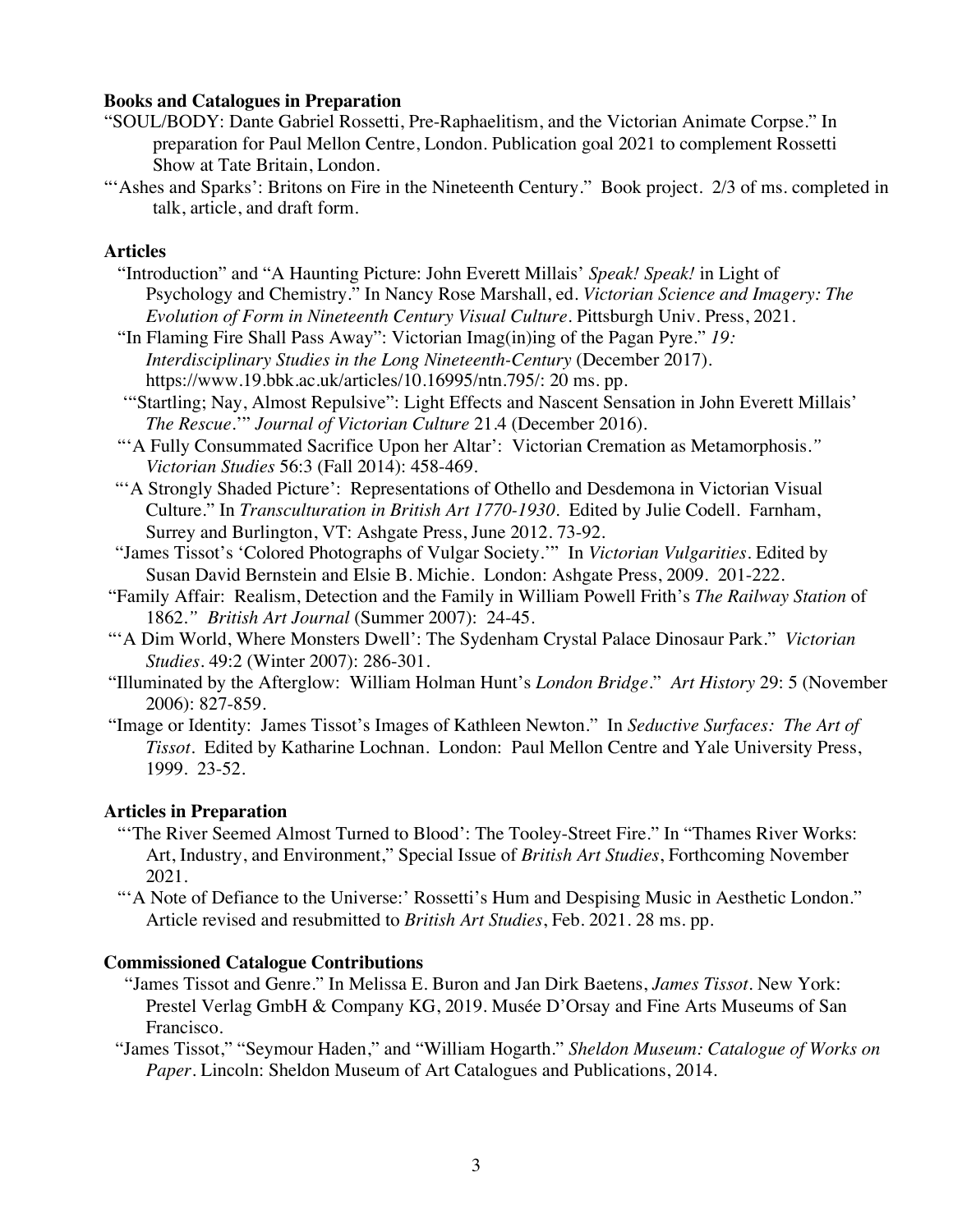- "Edward Cook, *The Pilot Boat*," "James Tissot, *London Visitors*," and "Lawrence Alma-Tadema, *A Roman Art Lover*." John C. Eastberg and Eric Vogel, eds. *Layton's Legacy: A Historic American Art Collection, 1888–2013*. Madison: University of Wisconsin Press, 2013.
- "James Tissot." *Pre-Raphaelite and Other Masters from the Andrew Lloyd Webber Collection*. London: Royal Academy of Arts, 2003.

#### **Book Reviews**

"*The Pre-Raphaelites and Science*, by John Holmes." Forthcoming, *Victorian Studies*, Spring 2020. "*Pre-Raphaelite Masculinities: Constructions of Masculinity in Art and Literature*, edited by Amelia Yeates and Serena Trowbridge." *Nineteenth-Century Gender Studies*. Summer 2015.

"*Joseph Crawhall, One of The Glasgow Boys*, by Vivian Hamilton." *Victorian Studies.* Winter 1999/2000. 358-360.

#### **Digital Humanities**

- "Sidney Metyard" and "Thomas Gotch." *Yellow Nineties Online*. Peer-reviewed database. http://www.1890s.ca/. Fall 2016.
- "William Powell Frith, *The Railway Station*, 1862." *BRANCH: Britain, Representation, and*

*Nineteenth-Century History*. Peer-reviewed database. http://www.branchcollective.org/. Fall 2014.

Editor, *The Golden Age of British Watercolors Exhibition Catalogue*. Chazen Museum, Madison, WI. Fall 2012. http://arthistory.wisc.edu/exhibitions/victorian-watercolors/index.html

#### **Encyclopedia/Dictionary Entries**

"William Logsdail." For London update of *Oxford Dictionary of National Biography*, published in conjunction with the Summer Olympics. Oxford: Oxford University Press, 2012.

#### **Other Publications**

- "A Colored Photograph of Elizabeth Siddall." *The Pre-Raphaelite Society Newsletter of the United States*, No. 43 (Fall 2016).
- "Master Paintings of James Tissot: Celebrating the Elegant Life with Dogs." *The Bark* (Summer 2013): 82-87.

#### **CONFERENCE PAPERS**

Fall 2018. North American Victorian Studies Association Conference, St. Petersburg, FL. Refereed Paper: "It is Long Since the Baleful Fires of Druid Were Seen on our Hilltops:The Performative Pleasures of Victorian Neo-Druidism."

Summer 2018. Interdisciplinary Nineteenth-Century Studies Conference, Rome, Italy.

Refereed Paper: "'The Living Grave': Representing *Sati.*"

Spring 2018. Midwest Victorian Studies Association.

Refereed Paper: "'Are We Not Men?' Burns, Scarring and Skin Grafting in Victorian Medicine and Culture."

Spring 2017. College Art Association, New York, NY.

Refereed Paper: "'Speak! Speak!' John Everett Millais' Women in White."

Spring 2016. Modern Languages Association Convention. Austin, TX.

Refereed Paper: "In Flaming Fire Shall Pass Away": Victorian Imag(in)ing of the Pagan Pyre."

 Summer, 2015. The Arts and Feeling in Nineteenth-Century Literature and Culture. Birkbeck Centre for Nineteenth-Century Studies. London, UK.

Refereed Paper: 'A Desire to Fire': The Pleasures of Pyromania."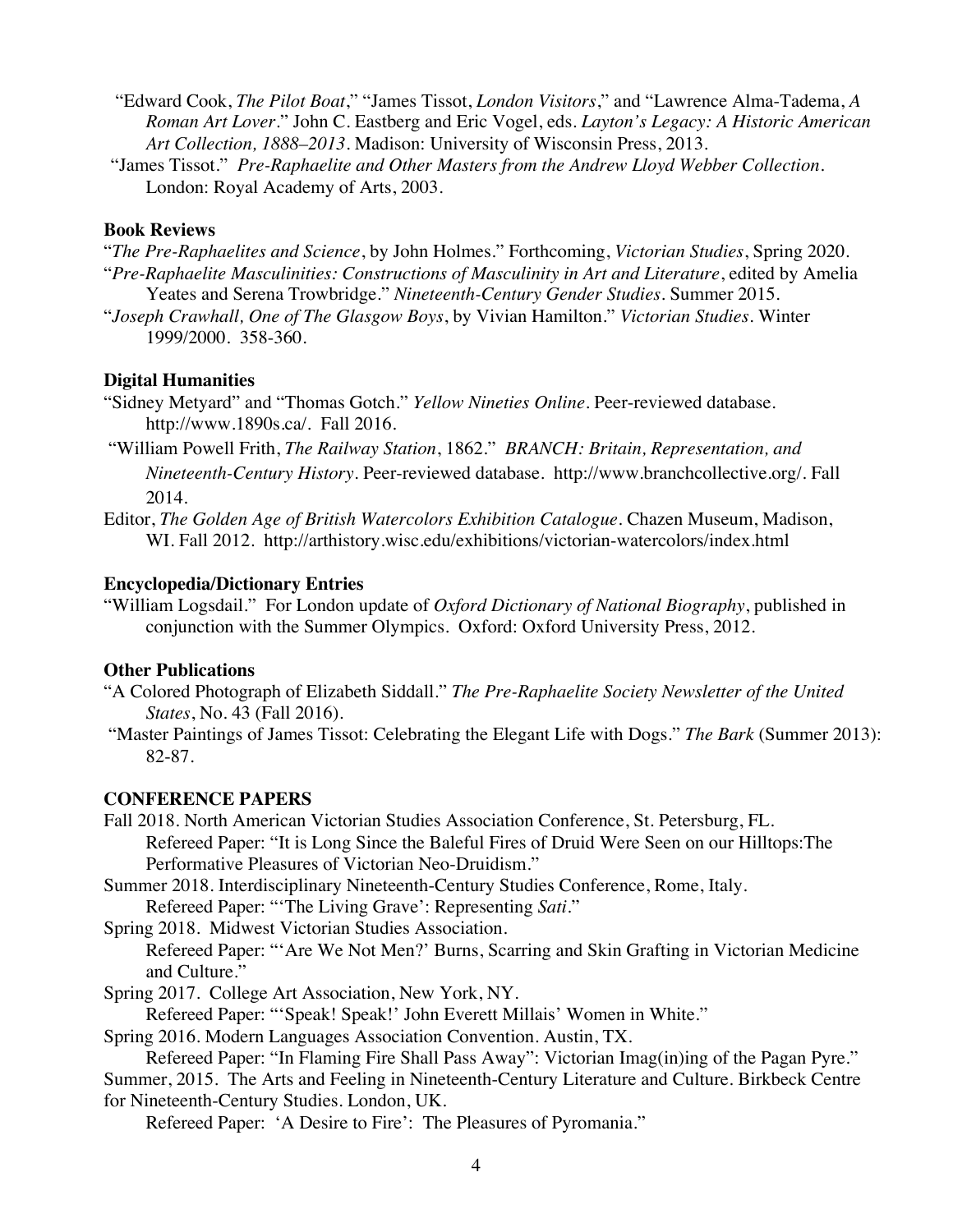Panel: "Feeling, Affect, Sentiment in Victorian Art: The Socialization of the Spectator."

- Spring, 2015. College Art Association, New York, NY. Session Convener and Chair of Double Session: "Science is Measurement? Nineteenth-Century Science, Art, and Visual Culture, Parts I and II."
- Fall, 2013. North American Victorian Studies Association Conference, Pasadena, CA. Refereed Paper: "'A Fully Consummated Sacrifice Upon Her Altar:' Representing the Victorian Cremation Debate."
- Fall, 2011. North American Victorian Studies Association Conference, Nashville, TN. Refereed Paper: "'The Difficulty of the Junction': Dorothy Tennant's *The Dead Mer-Baby* and Reparative Hybridity."
- Fall, 2010. North American Victorian Studies Association Conference, Montreal, CAN. Refereed Paper: "'The Feeling of Memory': Dante Gabriel Rossetti and Victorian Understandings of Somatic Recollection. "
- Fall, 2008. North American Victorian Studies Association, New Haven, CT. Refereed Paper: "'An Ever Present Enemy': Representing Fire in Victorian London."
- Spring, 2008. College Art Association Conference, Dallas, TX. Refereed Paper: "Shades of Shakespeare." Open Forms Session: "The Imperial Artist: Contact Zones and Border Cultures."
- Fall, 2006. North American Victorian Studies Association Conference, West Lafayette, IN. Refereed Paper: "'A Dim World, Where Monsters Dwell:' The Sydenham Crystal Palace Dinosaur Park."

Spring, 2006. College Art Association Conference, Boston, MA. Refereed Paper: "Family Affair: Authority in William Powell Frith's *The Railway Station."*

- Spring, 2002. College Art Association Conference, Philadelphia, PA.
- Refereed Paper: "'Fabrications'": Replication in the Work of James Tissot."

Spring, 2001. Nineteenth-Century French Studies Symposium, Madison. WI.

Refereed Paper: "'*Terni et noir comme mon visage'*: Light and Dark in French Images of Othello." Spring, 2001. College Art Association Conference, Chicago, IL.

Refereed Session Co-Chair: "Homecomings: The Intersections between Public and Private Art."

Spring, 2001. Popular Culture Association Conference, New Orleans, LA. Refereed Paper: "'The Town without a Frown,' or What Happened to Asbury Park?"

## **INVITED LECTURES AND SEMINARS**

Spring 2020. English Department. Beloit College, Beloit. Talk: "Victorians on Fire: JMW Turner and Sublime Spectacle in the Age of Industry." POSTPONED

- Spring 2020. Tissot Symposium. San Francisco Palace of the Legion of Honor, San Francisco. Talk: "Chicks with Guns: Tissot's *Safe to Win* and Women's Relationship to Firearms."
- Summer 2016. Layton Collection. Milwaukee Art Museum. Milwaukee, WI.

Gallery Talk: "*London Visitors* by James Joseph Tissot."

Fall 2015. University of Delaware Library/Delaware Art Museum. Newark, DE. Public Talk: "A Pre-Raphaelite Paints Music: Dante Gabriel Rossetti and the Delaware Museum's *Veronica Veronese*."

Spring 2015. Interdisciplinary Nineteenth-Century Studies Conference, Atlanta, GE. Invited Plenary Panel Speaker: "The Future of Victorian Studies." Moderator, "Media and the Moving Image".

Spring 2015. *"*Sonic Spaces: Music and Visual Culture in Nineteenth-Century London*.*"

Symposium, Yale University, New Haven, CT.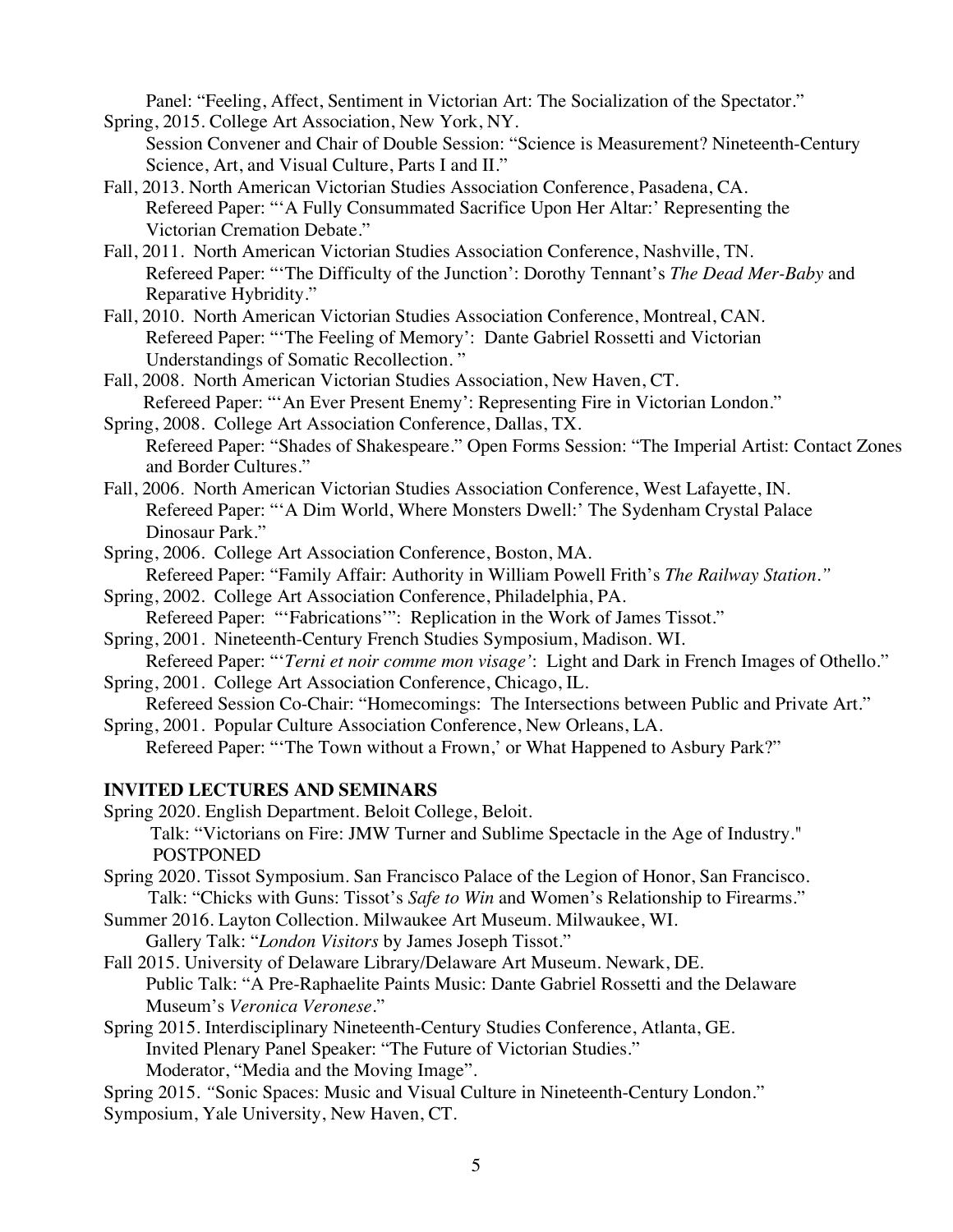Invited Paper: "'A Note of Defiance to the Universe:' Rossetti's Hum and Despising Music in Aesthetic London."

Spring 2015. "Sense and the Senses," Midwest Victorian Studies Association Conference, Iowa City, IA.

Invited Seminar Leader: "Mind-Body Matters: Picturing the Victorian Frame of Mind."

- Spring 2015. University of Southern California Victorian Studies Group, Los Angeles, CA. Invited Paper: "'The Possibility of Fire': British Bonfire Rituals and the London Fire Exhibition of 1903, or, How to Speak of a Work in Progress."
- Spring 2013. Lecture in conjunction with the  $125<sup>th</sup>$  Anniversary Celebrations of the Layton Collection. Milwaukee Art Museum. Milwaukee, WI.

Invited Lecture: "Horror and Delight: Views of Victorian London."

Spring 2012. "Victorian Cities." Annual Victorian Symposium. Graduate Center, City of the University of New York, New York, NY.

Invited Talk: "'This Horrid Grandeur': Imaging Fire in the Victorian World."

Fall 2012. NAVSA conference, Madison, WI.

Organizer and Moderator, "Victorian Eyes" Roundtable Discussion,

Spring 2011. "Models of Critical Discourse" Colloquium, French Department, UW-Madison, Madison, WI.

Respondent, "How Do Text and Image Studies Change Our Understanding of Culture?"

Fall 2010. Department of Art and Design, University of Wisconsin-Stevens Point, Stevens Point, WI.

Invited Lecture: "'The Fleshly School': Matter in Books and Bodies in the Work of Dante Gabriel Rossetti."

- Spring, 2010. Madison Museum of Contemporary Art, Madison, WI. Gallery Talk: "'Apple Pie': Artists Explore Americana."
- Fall, 2009. Friends of Art History Lecture. University of Wisconsin, Madison, WI. Invited Lecture: "'The Fleshly School': Matter in Books and Bodies in the Work of Dante Gabriel Rossetti."
- Fall, 2009. Royal Academy, London. John William Waterhouse Symposium. Invited Lecture: "Nymphs in the City: Waterhouse in the Context of Late Nineteenth-Century London."
- Spring, 2009. School of Human Ecology. University of Wisconsin, Madison, WI. Invited Lecture: "'Neither Substance Quite, nor Shadow': Victorian Fairy Painting."
- Fall, 2008. Madison Museum of Contemporary Art, Madison, WI. Gallery Talk: "George Segal and the Uncanny."
- Spring, 2008. Visual Culture Center, University of Wisconsin, Madison, WI. "New Directions in Visual Culture: Interdisciplinarity and the University Art Museum." Moderator: "The University Art Museum as Interdisciplinary Laboratory: Exhibitions, Policy, and Interdisciplinary Research"
- Fall, 2007. Madison Museum of Contemporary Art, Madison, WI. Gallery Talk: "Repetition as a Strategy of Identity Politics in the work of Jasper Johns."
- Spring, 2004. New York Public Library, Dorot Jewish Division. New York, NY. Invited Lecture: Joy Gottesman Ungerleider Lecture: "The Painter of the Lost Ark: James Tissot's Biblical Art."
- Fall, 2003. North American Victorian Studies Association Conference, Bloomington, IN. Moderator: "Sublime Realism" Panel.

# **ACADEMIC HONORS**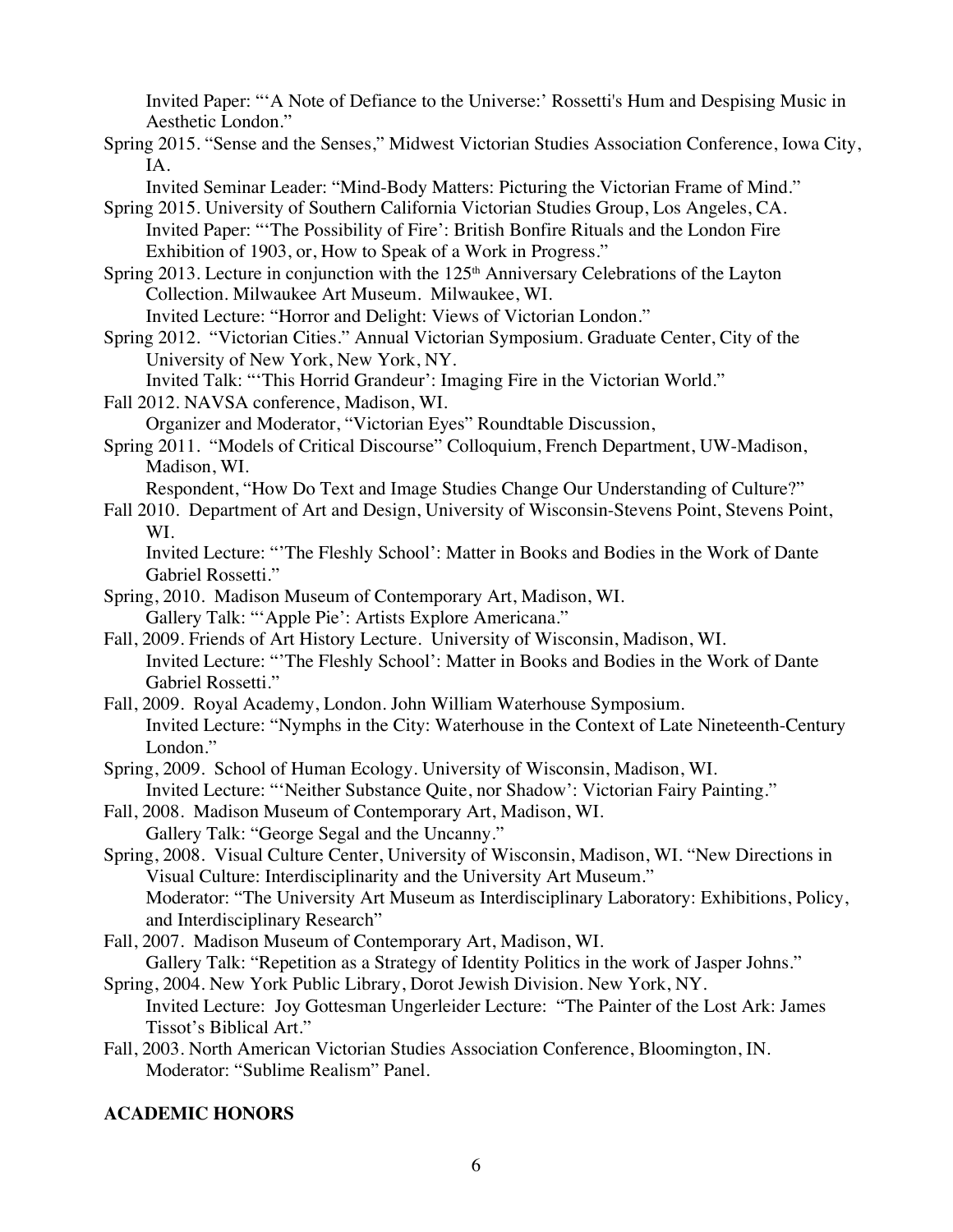Chancellor's Distinguished Teaching Prize, University of Wisconsin-Madison, 2018

Sabbatical Leave (Fall 2015-Spring 2016).

Visiting Scholar, Yale Center for British Art, Yale University, New Haven, CT. Spring 2016.

Pre-Raphaelite Fellowship, Delaware Art Museum and the University of Delaware, Wilmington, DE, Fall 2015.

Hilldale Undergraduate/Faculty Research Fellowship, University of Wisconsin, Madison (Summer- Fall 2014). With Brontë Mansfield, Double Major in Art History and English.

Vilas Associate Fellowship. University of Wisconsin-Madison (2013-2015).

Graduate School Research Award, Project Assistantship (2011-12) in support of Fire book.

Publications Grant for *City of Gold and Mud: Representing Victorian London* (2012).

Paul Mellon Centre, London.

Graduate School Research Award, Project Assistantship 2009-10 in support of Rossetti book.

Residential Fellowship, Institute for Research in the Humanities, University of Wisconsin, Madison (Spring 2009).

Sabbatical Leave (Fall 2008).

European Studies Center Faculty Travel Grant, University of Wisconsin, Madison (Spring 2006).

The Vilas Young Investigator Award, University of Wisconsin, Madison (2000-2005).

Graduate School Research Award, One Month of Summer Support, University of Wisconsin Madison (Summers 2004; 2007; 2010).

# **CURATORIAL AND OTHER WORK IN THE FIELD**

Lead Curator, "The Golden Age of British Watercolor Painting 1780-1910": Victorian Watercolor Exhibition, Chazen Museum, Madison, WI (Fall 2010-Fall 2012). Curated by AH555/AH855 class on Victorian Watercolor.

Research Curator, "James Tissot," Yale Center for British Art, New Haven, CT (Fall 1998). Research Assistant, "James Tissot's Old Testament Illustrations," Jewish Museum, New York. Exhibition Cancelled. (Summer 1996-Spring 1997).

## **PROFESSIONAL ORGANIZATIONS**

College Art Association, Interdisciplinary Nineteenth-Century Studies Association, North American Victorian Studies Association, Midwest Victorian Studies Association, Modern Languages Association

# **COURSES TAUGHT**

*Survey of Modern Art* (lecture) *Gender, Class and Identity: Art and Modernity in France 1850-1880* (undergraduate seminar) *Issues and Images of "Britishness" from 1750 to World War I* (lecture) *Nineteenth-Century French Art* (lecture) *Realism in Late Nineteenth- Century French Painting* (undergraduate seminar)

*Embodying Morality: Victorian Figure Painting and its Cultural Contexts* (undergraduate seminar and FIG-"First Year Interest Group" course)

*Realisms in Nineteenth-Century French and British Art and Visual Culture* (topics course: mixed seminar and lecture)

*Survey of Western Art from the Renaissance to the Present* (introductory lecture: taught 9 times) *Love, War, and the Emergence of the Modern World Nineteenth-Century Painting in Europe* (lecture)

*From Empire to Brexit: British Art and Society from the Eighteenth Century to the Present* (lecture) *The Nineteenth-Century Body in French and British Visual Culture* (undergraduate seminar) *American Art Since 1945* (lecture)

*Art and Empire in Nineteenth-Century French and British Visual Culture* (graduate seminar)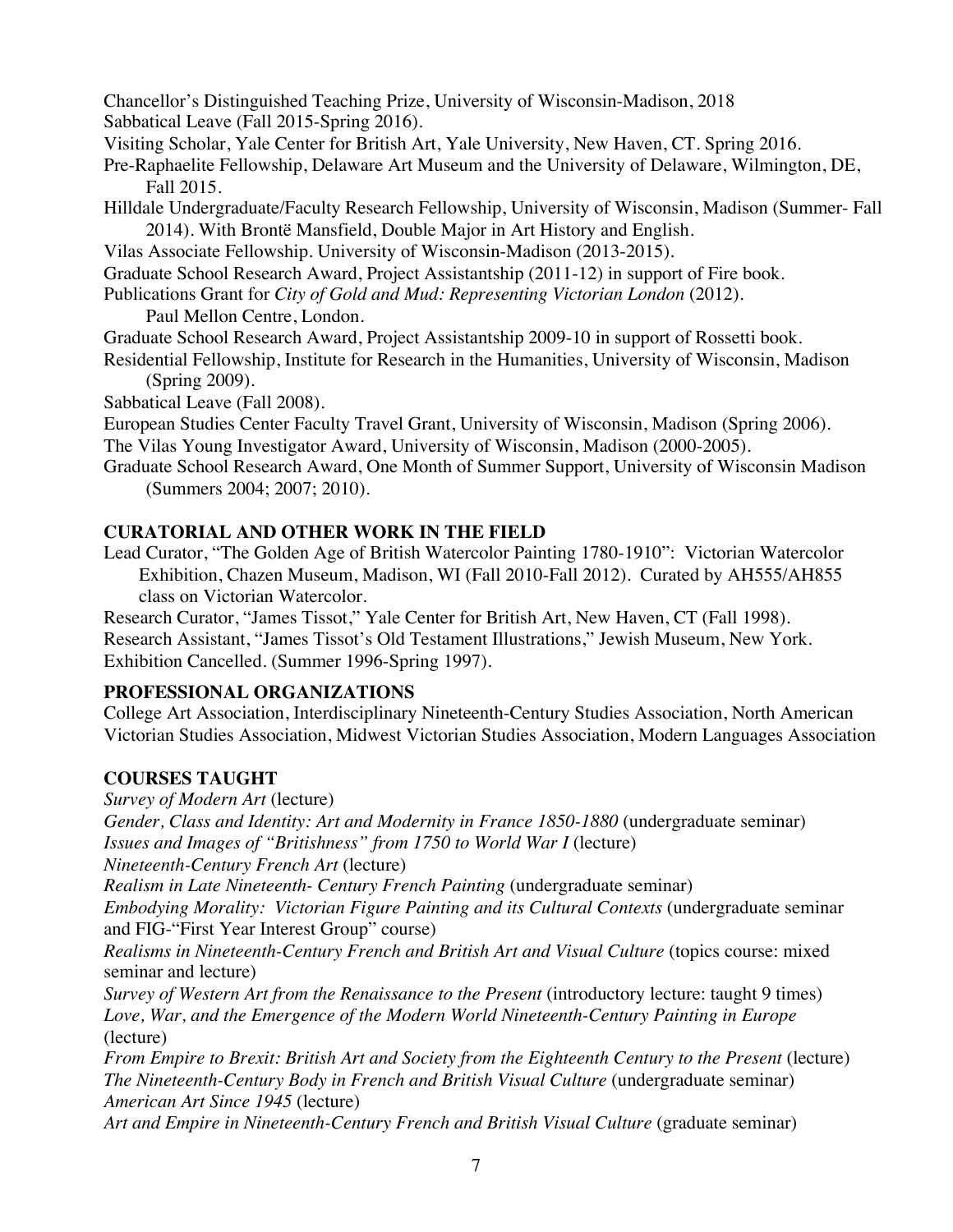*Representing the City in Nineteenth-Century French and British Visual Culture* (undergraduate; graduate seminar) *Pre-Raphaelitism, Vision and Desire* (topics course: mixed seminar and lecture) *Practicum in Art History* (graduate methods and professional development seminar) *Victorian Networks: Themes Toward an Exhibition of British Watercolors* (graduate and undergraduate seminar designing and producing an exhibition of Victorian watercolors for the Chazen Museum and the Fall 2012 North American Victorian Studies Association conference) *Representing London in Image and Word 1750-the Present* (undergraduate seminar and First-Year Interest Group course) *Evolving Forms: Victorian Art and Science* (graduate seminar) *From Fairies to Steampunk: The Victorian Imagination Then and Now in Art and Literature* (topics course: mixed seminar and lecture) *Art Matters (Topics in Art History): Sex, Health, and the Body in Art* (introductory course aimed at non-majors; comm b) *The Art of Diversity: Race and Representation in the Art and Visual Culture of the United States from Colonization to the Present* (introductory course aimed at non-majors; ESR) *Collapsing Categories: Art and the Sciences in the Modern/Post-Modern Era* (mixed graduate and undergraduate seminar) *Study Abroad London Special Course: City of Gold and Mud Study Abroad London Special Course: Victorian Fantasies*

*Painting Politics: Art and the Roots of Racism in Britain and America 1700-2000* (First-Year Interest Group course)

# **GRADUATE COMMITTEES**

## **Ph.D.s Advised**

Lindsay Wells, "Plant-Based Art: Indoor Gardening and the British Aesthetic Movement, 1860- 1900" (Spring 2021)

Ann Glasscock, "Hudson Roysher, American Silversmith 1911-1993" (Spring 2019)

Caitlin Silberman, "'I Believe We Shall Be Crows': Thinking with Birds in Britain, 1840- 1900" (2016)

Caroline Malloy-Glaab, "Exhibiting Ireland: Irish Villages, Pavilions, Cottages and Castles at International Exhibitions, 1853-1939" (2013)

## **Art History Ph.D. Dissertation Committees**

Marie-Agathe Simonetti, "Representing Indochina: art in Hanoi, Saigon, and Paris, 1887-1945," (expected 2022)

Cortney Kramer, "Not Just Visionary: Redefining Agency in Concrete Sculpture Gardens," (expected 2022)

Marisa Gomez, "Fabricating the American Dream: Stressed-Skin Technology and the American Home, 1930-1965 " (expected 2021).

Peter Bovenmyer, "Alternative Anatomies: The Medieval Body Opened and Exposed" (2017) Melanie Saeck, "Surrogacy Acts: Queer Crossings in Modern Trans-Atlantic Portraiture" (2016)

Cory Pillen, "WPA Posters: A New Deal for Design" (2013)

Kiki Gilderhus, "Joseph Albers: Mexican Photocollages," 1935-1941" (2010)

Lee Spurgeon, "Constructing the Classical Past: History Painting in the Meiji Period" (2009) Nichole Bridges, "Contact, Commodity, Commentary: Ivory Tusk Sculptures from the 19th -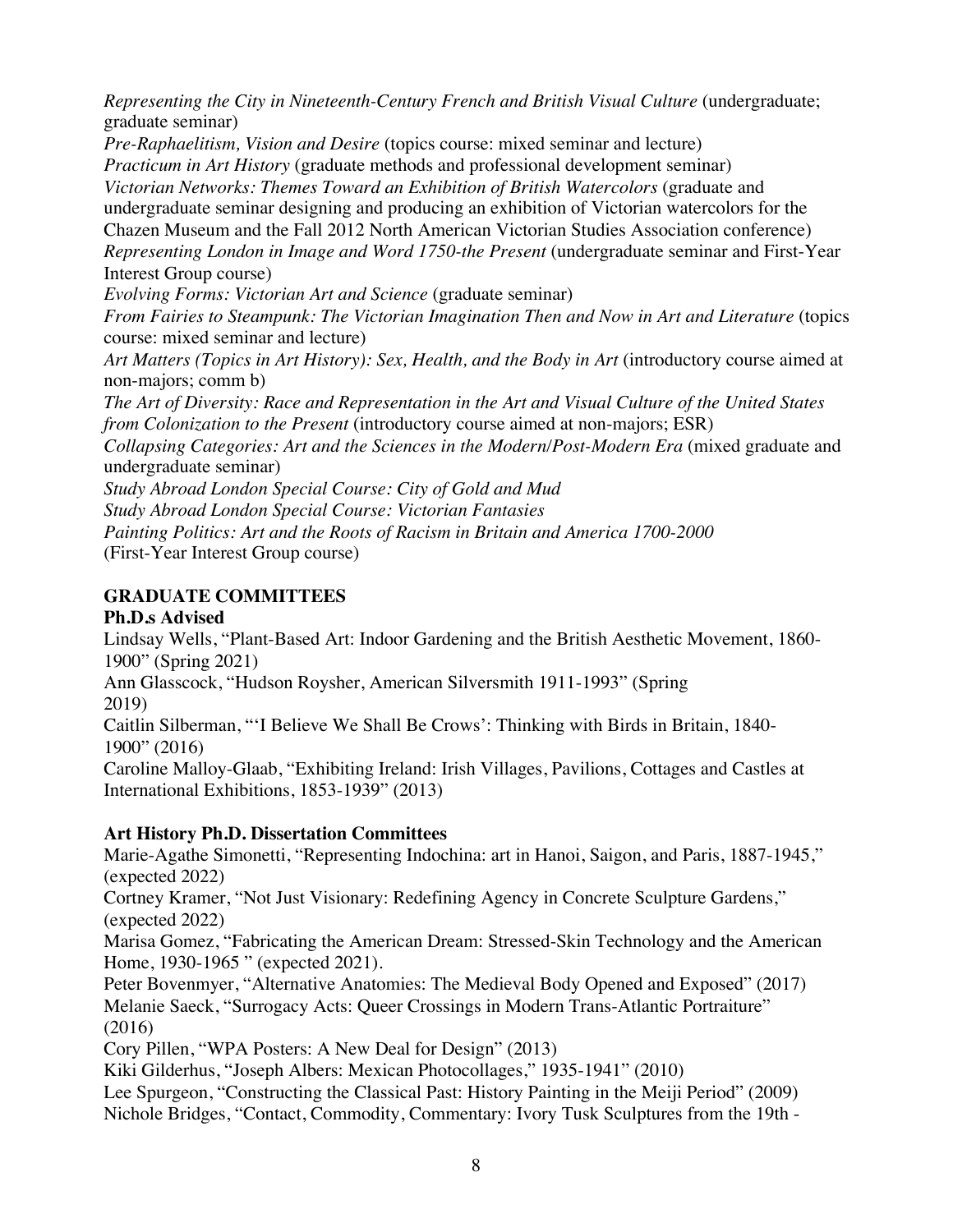century Loango Coast, Congo (2008)

Joann Skrypzak, "Sporting Modernity: German Artists and the Athletic Body 1918-1945" (2006)

Linda James, "Yves Klein and Dandyism" (2005-06; prospectus reader and temporary advisor) Bob Cozzolino, "'Every Picture Should be a Prayer': A Critical Study of Ivan Albright" (2005) Saadia Lawton, "The Wedgwood Slave Medallion: Multiple Meanings of Freedom Represented in America" (2004; prospectus reader)

Shannen Hill, "The Changing Legacies of Bantu Stephen Biko and Black Consciousness in South African Visual Culture" (2003)

Brian Bubenzer, "The Arthurian Architecture of Henry Hobson Richardson" (2003) Jun Shin, "A Materialized Vision as a Meditative Exemplar: Dürer's *Marienleben*" (2001)

# **PhD Committees outside Art History**

Elizabeth Franz, French, "From Model to Maker: The Feminine Gaze as an Agent in the Creation and Definition of Artistic Works" (expected Fall 2022)

Lauryn Gold, English, "The Female Dandy in Late Nineteenth-Century British Literature" (Fall 2020)

Virginia Piper, English, "Forms at Work: Aesthetics, Politics, and Plasticity in the Nineteenth-Century: British and French Novel English" (2015)

Cyrielle Faivre, French, "*Le bagnard, personnage à la conquête de l'écriture: Portraits du forçat et représentations du bagne au dix-neuvième siècle*" (2014)

Aaron Jossart, French, "The Gaze in the French Nineteenth-Century Novel" (2008) Julia Chavez, English, "From Wandering Writing to Wandering Reading: Productive Digression in Victorian Serial Fiction" (2008)

# **M.A.s Advised**

Christopher McGeorge, "Caravaggio and the Victorians: Contextualizing the Practice of Art History and Unraveling a Rescue Narrative" (2012)

Kasie Veen, "Performance, Temporality and Empire in Early Nineteenth-Century British Culture: JMW Turner's *Burning of the Houses of Lords and Commons*" (2011)

Katherine Wells, "Performing the Remnant: Japanese People-as-Exhibitions" (2009)

Marina Kliger (co-advisor), "Seeing Through the Veil: The (In) visibility of Women's Colonial *Flânerie*"(2008)

Lucy Traverse (co-advisor), "Maya Deren, Hypnosis and Possession"(2009) Sloan McBride, "Napoléon's Tomb" (2008):

Elizabeth Wohlers, "Themes of Purity in Edwardian Chocolate Advertisements" (2006) Erica Schock, "Altarpieces and Altering Pieces: The Candy Spills of Felix Gonzalez-Torres" (2004)

Katie White, "Picturing 'Authentic' Scotland: Thomas Faed's Representations of Rural Scottish Life" (2003)

Jacob Esselstrom, "Gilbert Munger and Albert Bierstadt: Images of the American West in Victorian England" (2002)

# **MA Committees**

Samantha Comerford, "Dresses for Death: Mass-Produced Burial Garments in America 1880-1915" (Expected Spring 2021)

Jennifer Spindler, "Weather in Brueghel's Seasons" (2018)

Angela Pratt, "Forest Hill Cemetery: Everyday Life and Miniaturization in Madison's Silent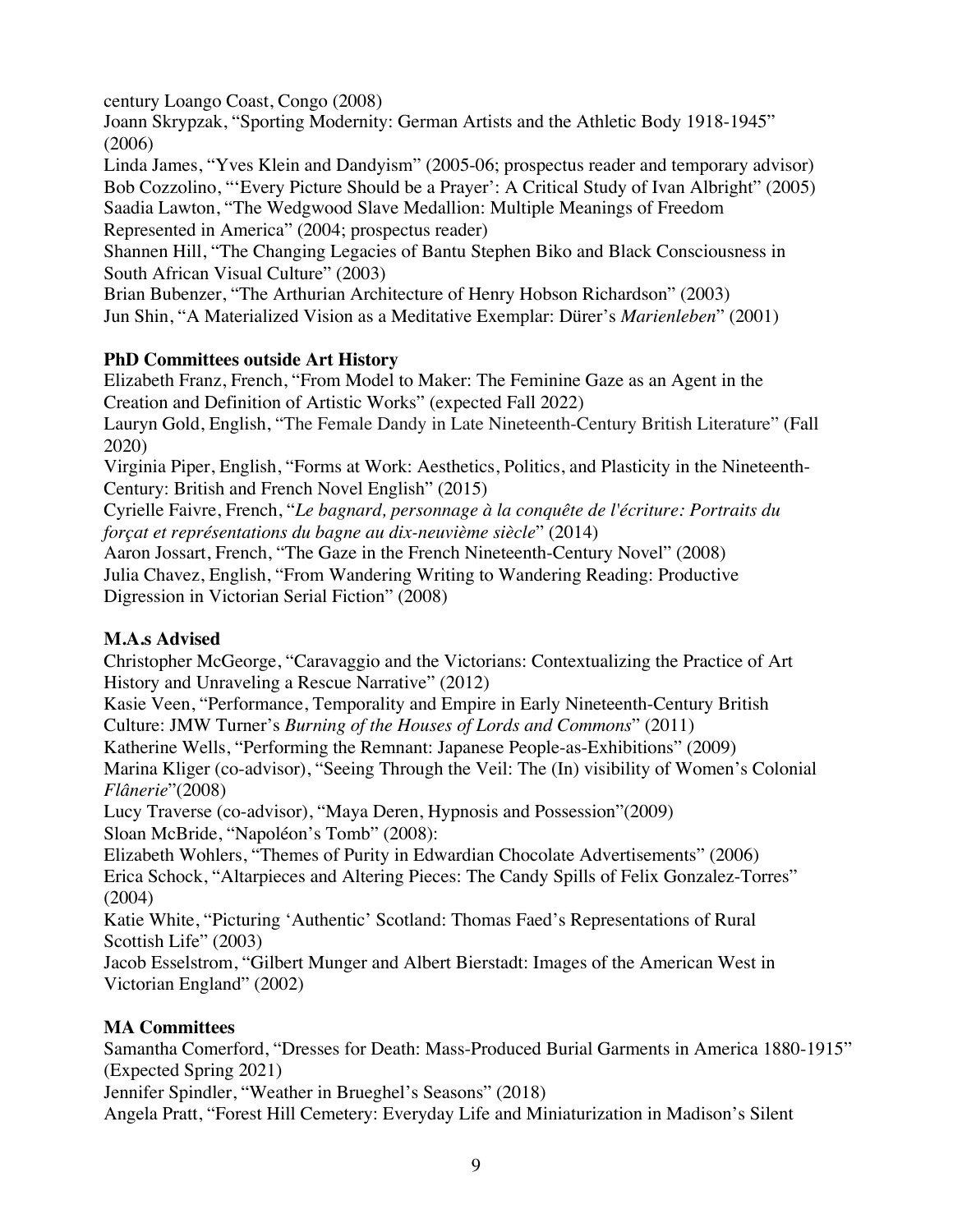Suburb"(2015)

Patricia Zahn, "The Nibelungenlied and the Return to "Medieval Values" (2007) Cory Pillen, "Debating Domesticity: Gender Roles in Tompkins Matteson's *Now or Never*" (2005)

Martha Monroe, "Hiram Powers' *Greek Slave*" (2006)

Kimberly James, "Insanity as a Multivalent Tool: George Grosz' *Klene Grosz Mappe*" (2004) Nichole Bridges, "Souvenir Standards and Aesthetic Integrity in a Carved Loango Tusk" (2002)

# **MA Committees Outside of Art History**

Irene Borngraber, French Department, FPMD (French Professional Master's Degree), December 2008: "L'évolution du sac croissant"

# **Art History Senior Honors Theses**

Hoyon Mephokee, "Dancers, Warriors, and the Body on Display: Deconstructing Jean-Léon Gérôme's Orientalism" (2017-2018)

Samantha Timm, "The Artist's Stage: Frederic Leighton's Performance of Cultural Hybridity and Orientalist Aestheticism" (2014-15)

Lauren Miller, "Manifesting Maleficarum: Repositioning Victorian Witches" (2014-15) Brontë Mansfield, "Chasing Tail: Mermaids as Emblems of Unfulfilled Desire in the Long Nineteenth Century" (2014-15)

Laura Sevelis, "A State of Wonder: Blaschka Marine Invertebrates and the Victorian Debate Between Science and Religion from 1863-1890" (2013-14)

Rebecca Benshoof, "The Brothel in the Art of Toulouse-Lautrec" (2009-10)

Leigh Wilcox, "The Representation of Masculinity in the Art of Gustave Caillebotte" (2009- 10)

Caitlin Beduhn, "Goya's *Disparates*" (2006-07)

Lindsay Wadleigh, "Eva Hesse's *Repetition 19*" (2005-06)

Kristen Titus, "Men in Degas's Ballet Paintings" (2005-06)

Lydia Barry, "The Pastoral in Early British 20th-Century Art" (2004, dropped after one semester) Curran Osenton, "Figuring Delacroix" (2002-03)

Nina Brantley, "Jacques-Louis David's *Coronation of Josephine*" (2001-02)

# **INSTITUTIONAL SERVICE**

# **Departmental Service, Positions:**

- Chair, Curriculum Committee, Fall 2019-Spring 2021; Fall 2016-Spring 2017; Spring 2018.
- Chair, Technology Committee, Fall 2018.
- Chair, Admission and Fellowship Committee, Fall 2017-Spring 2018; Fall 2014-2015; Fall 2012-Spring 2013.
- Director of Undergraduate Studies, Fall 2016-Spring 2017.
- Acting Associate Chair, Fall 2014-Spring 2015.
- Director of Graduate Studies, Spring 2009-Spring 2011.
- Chair, Development Committee, Fall 2009-Spring 2010.

# **Departmental Service, Committees:**

- Member, Ad/Hoc Technology and Space Committee, Fall 2019-Spring 2021
- Member, Modernist/Contemporary Professor Search Committee, Fall 2019-Spring 2020.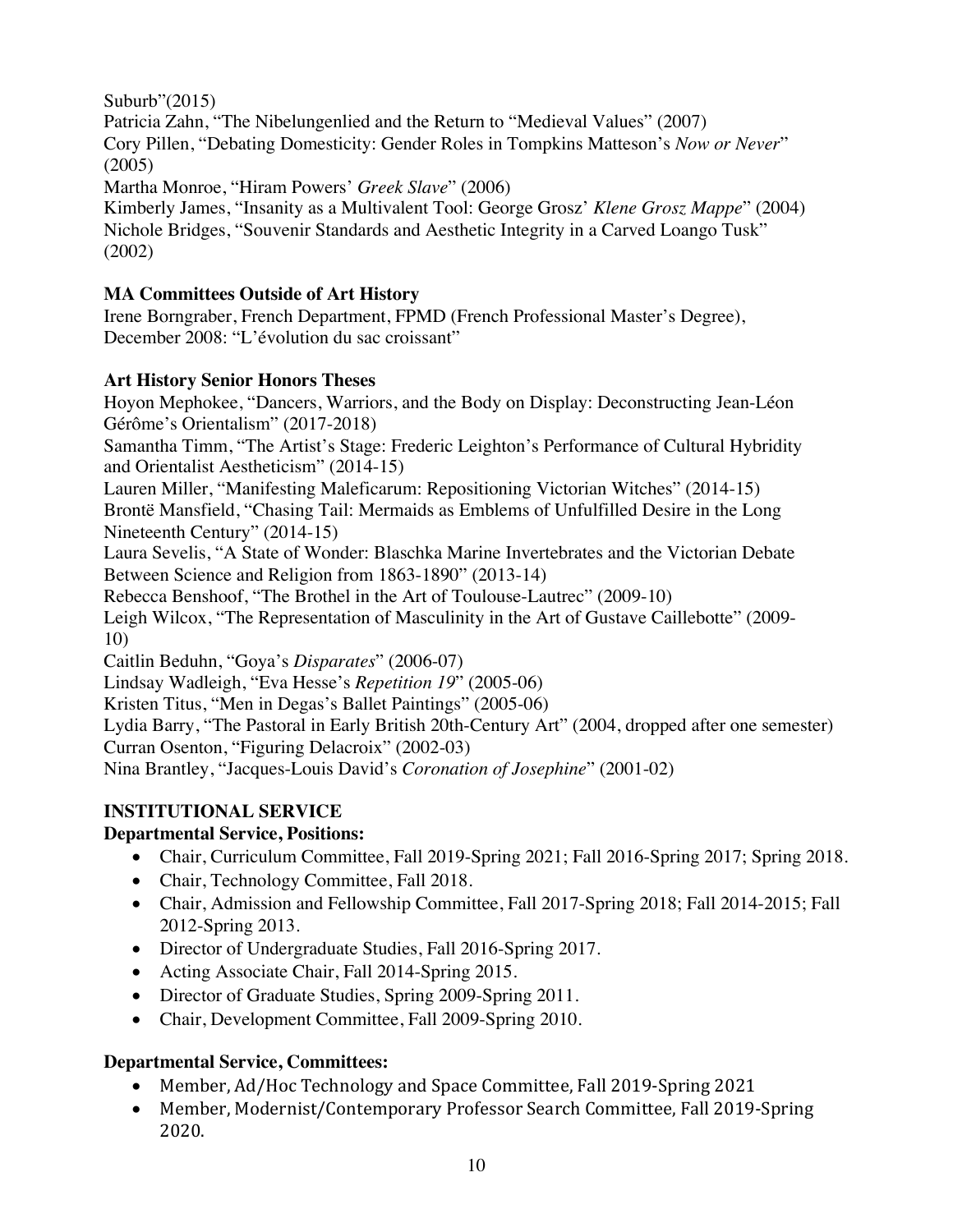- Member, Visiting Assistant Professor Hiring Committee, Summer 2018.
- Member, Personnel, Budget and Merit Committee, Fall 2007-2008; Fall 2016-Spring 2017.
- Member, Hiring Committee, Dept. Administrator, Spring 2017, Fall 2006
- Member, Admissions and Fellowship Committee, Fall 2004- Spring 2007; Fall 2009- -Spring 2012.
- Member, Development Committee. Spring 2005-Spring 2007.
- Member, Technology and Space Committee, Fall 2001 Spring 2003 (implementation of 2002 Teaching and Learning with Technology Grant, "A New Image Database for Art History Instruction," including presentation as Primary Investigator to DoIT and University Community), Fall 2006-Spring 2007.
- Departmental Point Person, Visual Culture Cluster Search Committee*,* Spring 2002-Spring 2003.
- Chazen Accessions Committee, 2006, 2012-2014.
- Member, Museum Studies Initiative Committee, Spring 2012-Spring 2013.
- Search Committee, Northern Early Modern Faculty Position, Fall 2011-Spring 2012.

## **Departmental Service, Mentoring:**

- Chair, Mentoring Committee, Jennifer Nelson, Fall 2019-Spring 2021.
- Teaching Mentor, Carolina Alarcon, Visiting Assistant Professor, Fall 2018.
- Chair, Mentoring Committee, Shira Brisman. Spring 2018.
- Member, Mentoring Committee, Shira Brisman. Fall 2014-Spring 2015; Fall 2016-Spring 2017.
- Member, Mentoring Committee, Lauren Kroiz. Fall 2011-Spring 2013.
- Paul Mellon Post-Doctoral Fellow Mentor, Ellery Foutch, Fall 2011.

## **Departmental Service, Other Service Positions:**

- Department Colloquium Organizer, Fall 2007-Spring 2008, Fall 2013-Spring 2014.
- Faculty Liaison, *Art History Society,* Undergraduate Art History Organization. Fall 2002 Spring 2003, Spring 2007, Fall 2010-Spring 2015.
- Coordinator of Administrator Positions, Spring 2011.
- Faculty Advisor, Freshmen and Sophomores, Fall 2006-Spring 2008.
- Department Web Page Revisions and drafter of material.
- Department Strategic Plan, Service, Fall 2010-Spring 2011.
- Faculty Senator, Spring 2003-Fall 2003 and Fall 2004-2006.
- Hiring Committee, Department Administrator, Spring 2008.
- Point Person, Graduate Program Curriculum Revision, Spring 2008 Fall 2008.

## **Departmental Service, Workshops:**

- "Workshop on Applying to Graduate School," for Art History Majors, Annual.
- "Graduate Student Workshop on Fellowships and Grantwriting," Multiple Years.
- "Workshop on Writing Resumés and Museum Internships," Fall 2002.

## **University Service**

- Academic Planning Council, 2020-
- Mellon Postdoctoral Fellowship Selection Committee, 2016-2017
- University Fellowships Committee, Spring 2013.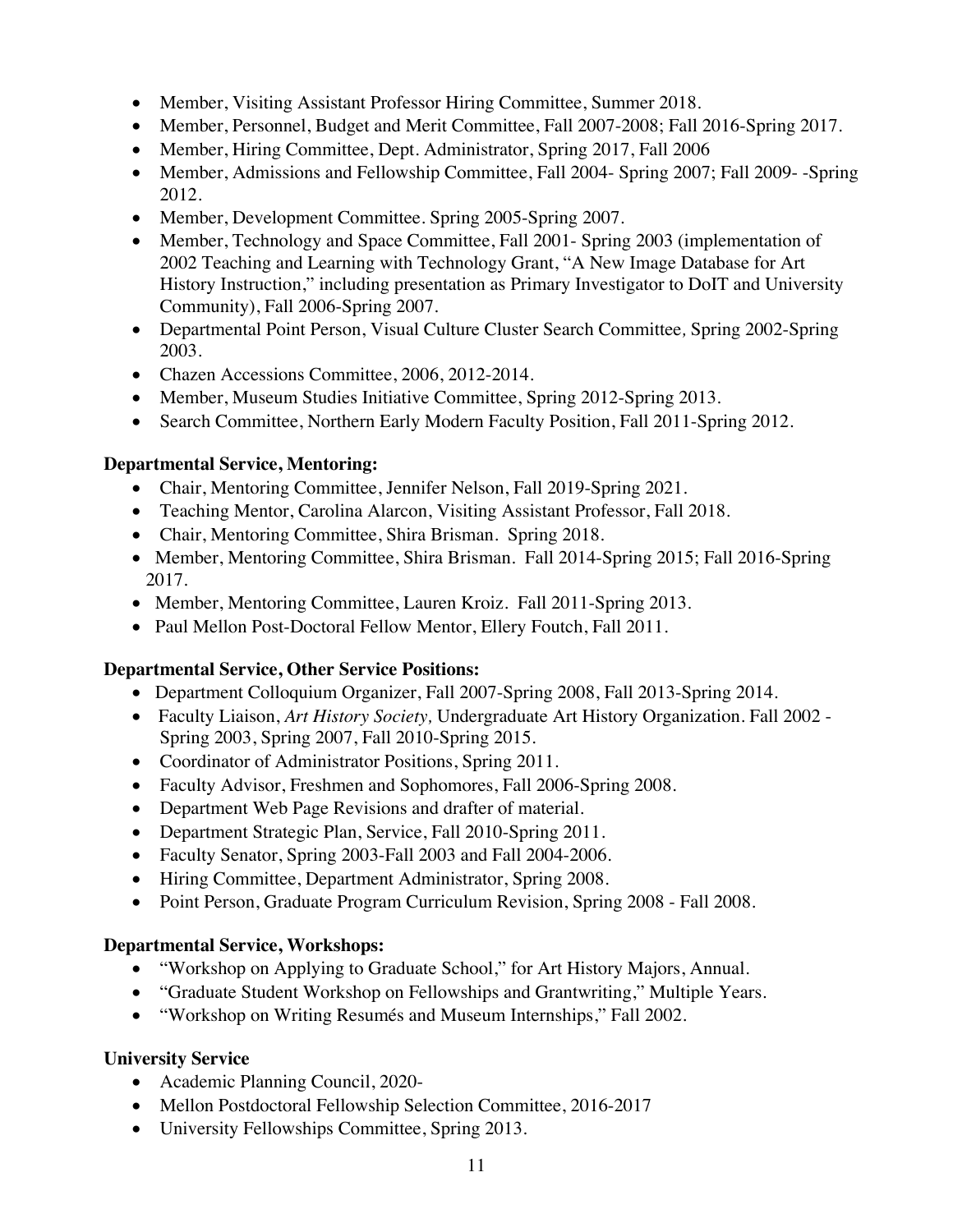- University Fellowships Committee, Spring 2012.
- Speaker, "How to Publish Your First Book," Colloquium, Institute for Research in the Humanities, Spring 2011.
- Chancellor Fellowships Committee, Fall 2010.
- Committee to Apply for Arts Residential Living Community, Fall 2010.
- Selection Committee, Residential Fellowships at the Institute for the Research in Humanities, Fall 2011.
- Teaching and Learning Technology Grant Committee, Spring 2003.
- Lecturer, Chazen Docent Training Program (frequent).
- Consultant, Chazen Museum. Evaluated picture for potential acquisition in London, Summer 2004; evaluated exhibition proposals.

### **Professional Service**

Judge, Richard Stein Essay Prize, Interdisciplinary Nineteenth-Century Society (INCS), 2019.

External Reviewer for Teaching Award, University of Alberta, Augustana Campus, 2019.

Board Member, Midwest Victorian Studies Association, 2015-18.

Art History Representative, North American Victorian Studies Association Advisory Board, 2012- 2015.

Co-Organizer (with Caroline Levine, Mario Ortiz-Robles, and Susan Bernstein), North American Victorian Studies Conference 2012, Madison WI.

Manuscript reviewer for Routledge, Phaidon Press, Pennsylvania State University Press, Manchester University Press, *Art Bulletin, Art History, Art Journal*, *BRANCH: Britain, Representation, and Nineteenth-Century History, Journal of Victorian Culture, Modernism/modernity, Notes and Records, Victorian Studies.*

Reviewer for Tenure and Promotion Cases: Case Western Reserve University, Cleveland, OH; Iowa State University, Ames, IA; Louisiana State University, Baton Rouge, LA; Washington College, Chestertown, MD; University of Colorado, Boulder, CO; University of Louisville, Louisville, KY; University of Toledo, Toledo, OH

Undergraduate professional development seminars at UW-Stevens Point: "How to Apply to Graduate School" and "How to Turn a Research Project into a Conference Paper," Fall 2010.

Grant reviewer for University of Missouri St Louis Grant Program, American Academy in Berlin Fellowship Program.

External reviewer for newly proposed major, "BA in Art History: Global Perspectives." Bridgewater State University, Bridgewater, MA. 2013.

Consultant for show on Tissot's New Testament Watercolors, with Brooklyn Museum Curator.

Consultant on Tissot acquisition, Getty Museum.